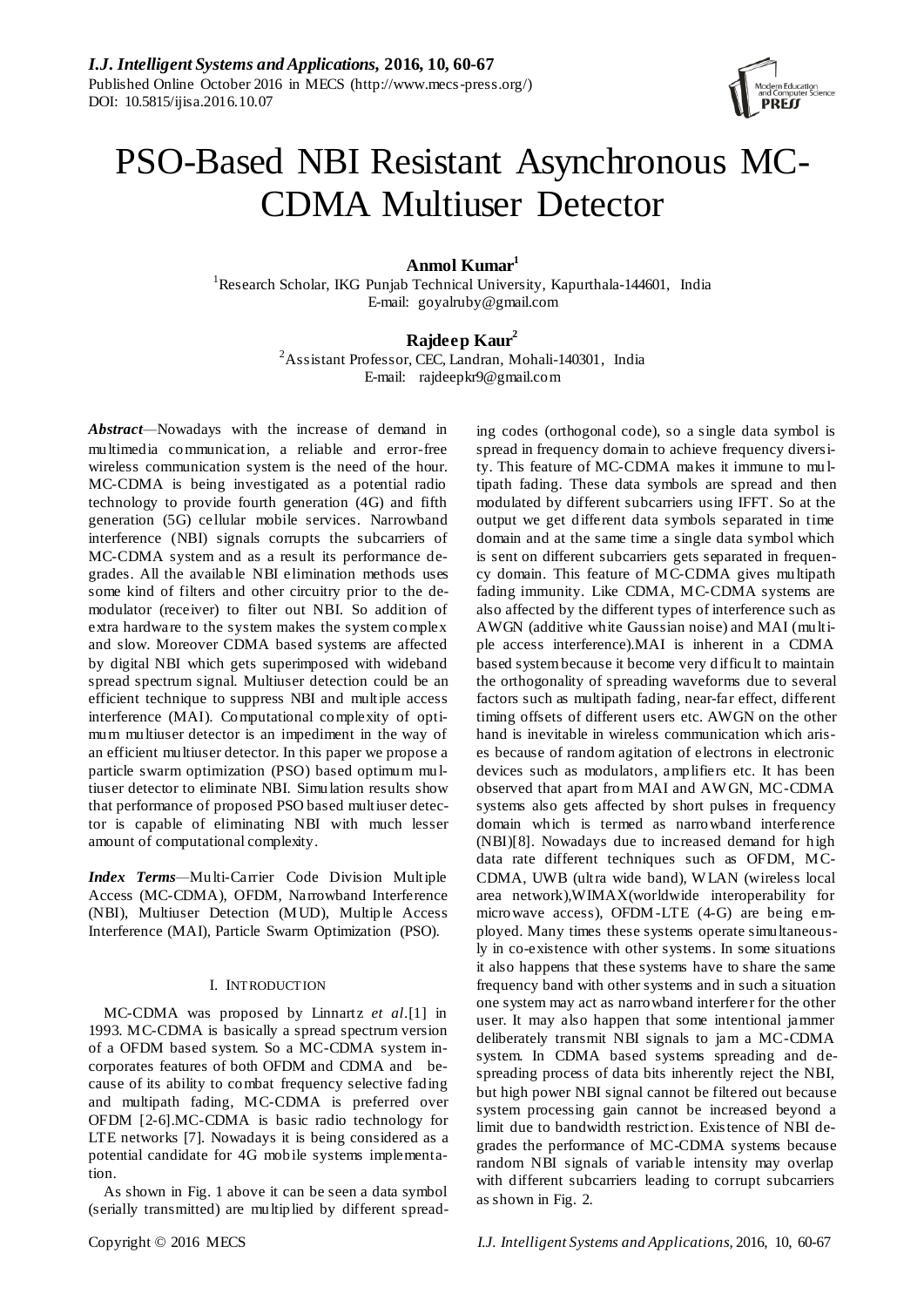

Fig.2. MC-CDMA subcarriers affected by NBI

Verdu in [29] proposes a multiuser detector which detects the different users signals in the presence of MAI. This detector works on the principle of maximum likelihood detection (M-L detection) and detects different users signal by taking  $2^{K}$  (where K is number of users) number of comparisons. Drawback of this detector is that with such a large number of calculations, computational complexity of detector increases with the increase in number of users. To get rid of this problem, various suboptimal detectors have been proposed [30].Suboptimal detectors perform with much lesser number of calculations but their performance slightly degrades. Multiuser detectors based on optimization techniques such as genetic algorithm, evolutionary algorithm etc. have been investigated and it is found that near-optimal solution can be achieved [31-34]. In this paper PSO algorithm has been implemented to optimize the MC-CDMA MUD detector. Earlier Genetic algorithm has been extensively investigated for MUD in MC-CDMA. In comparison with GA, PSO has certain advantages which make this technique more robust and faster. Unlike GA, operations such as mutation and crossover are not performed in PSO. In PSO, best particle is selected after all the particles are engaged in constructive competition [35-38]. In [39-42] some other bioinspired optimization techniques have been applied on different applications.

The rest of the paper is planned as follows. In section II, related work in the literature has been described. MC-CDMA asynchronous receiver model illustrated in section III. PSO has been explained thoroughly in section IV. Section V is for simulation and discussion. Conclu sion has been briefed in section VI.

## II. RELATED WORK

Various methods and techniques have been proposed for NBI mitigation in CDMA. These methods can be classified into three categories i.e. linear techniques, nonlinear techniques and multiuser detection techniques. In linear techniques, NBI is modelled as a sinusoidal signal with random occurrence. In linear techniques, notch filtering has been a good approach to mitigate NBI. Notch filter is basically a band stop filter Notch filtering can be applied both in frequency domain as well as in time domain. Basic operation of a notch filter is to remove the subcarrier which is affected by NBI signal so it works as a band stop filter [8-12].Estimator /sub tractor method is a time domain method of notch filter to filter out NBI corrupted subcarrier where signal is estimated first and then subtracted from the received signal, filtering out NBI [13-17]. Some adaptive notch filtering method like least mean square (LMS) and weighted least M-estimate were also applied to mitigate NBI [18-19]. In [20] G.J. Saulneir *et al*. Presents a hybrid technique involving both time domain and frequency domain NBI suppression techniques. In [21] mean square error method is applied by using an N-tap delay filter. In [22] a Gradient Fast Converging (GFC) algorithm was used to mitigate NBI which gives a better performance than LMS based filter. In [23] rake receiver is used to filter out NBI but due to complexity problem they are not preferred. In non-linear methods, NBI is considered as an autoregressive process (random process). In [24] an autoregressive process has been processed by a nonlinear Kalman-Bucy filter. Some other non-linear techniques have been described in [25- 26].

Methods described above are fit in a situation where NBI is either a sinusoidal signal or an autoregressive process (random process), but in some situations NBI can neither be modelled as sinusoidal nor as autoregressive process. We know that in a spread spectrum communication, transmitted signal gets corrupted by NBI and AWGN on the way to receiver. In such a scenario NBI could be in the form of a digital interferer. So in this type of situation both NBI as well as spread spectrum signal are in digital form. However data rate of NBI is lower than the spread spectrum signal. Moreover all these methods require additional hardware (filters and circuits to perform fourier transforms) to be employed before detector. In such a situation multiuser detection could be applied to mitigate the effect of NBI. Advantage of using multiuser detection is that apart from NBI, MAI and AWGN could also be mitigated simultaneously. Moreover with multiuser detection there is no need to add extra circuitry prior to demodulator (detector) to filter out NBI as it is done in all the methods described above. A prewhitening filter could be employed before the demodulator (detector) if the amount of interference is very large. This filter converts NBI interference to white Gaussian signals [27-28].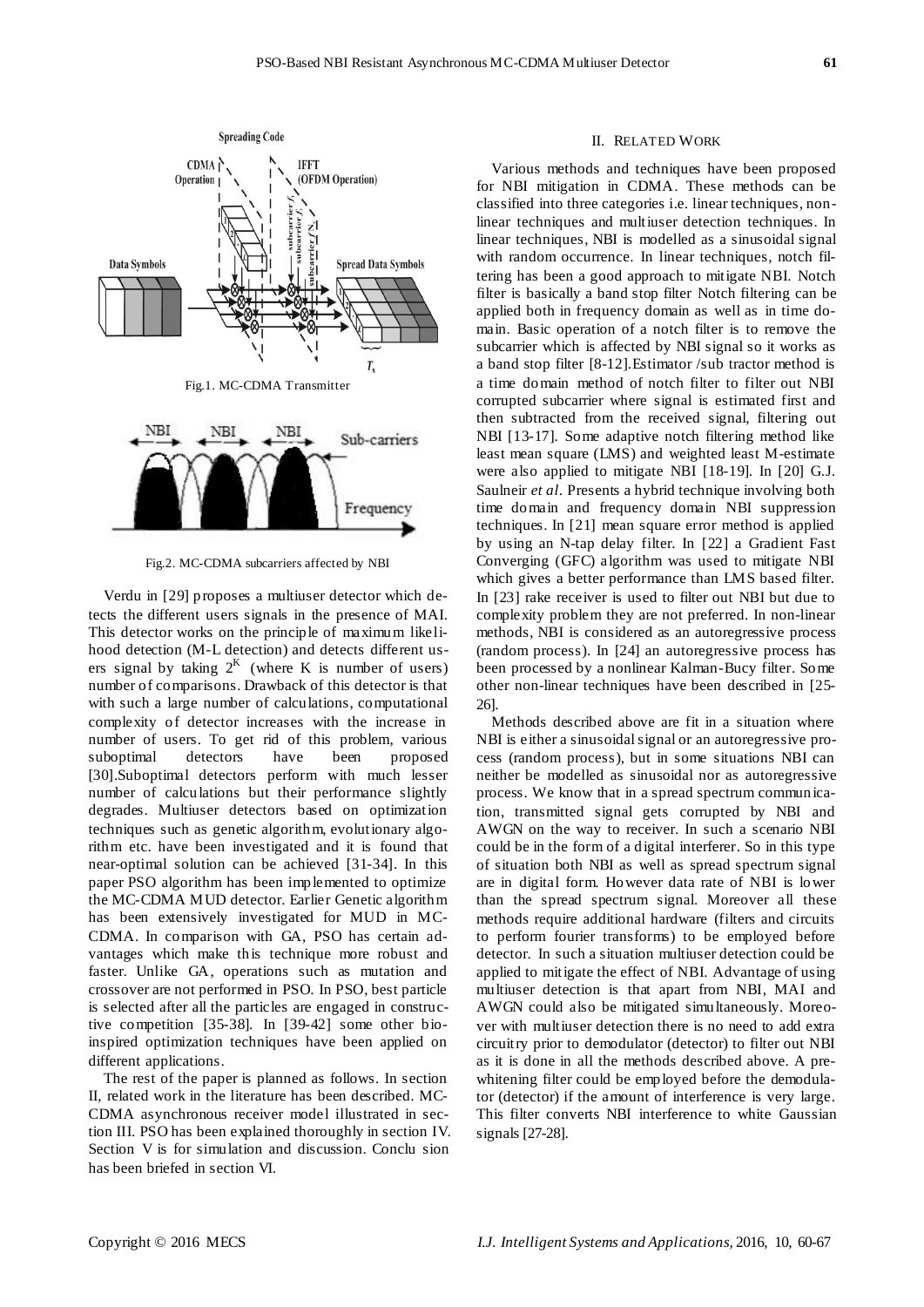#### III. MC-CDMA RECEIVER

In a MC-CDMA each bit of a single user transmitted on different sub-carriers so it occupies all the bandwidth. Similarly every bit of all the users occupies a large bandwidth and every bit of a single user is spread in frequency domain. Fig. 3 shows an asynchronous MC-CDMA system with *K* users. Here  $\tau_k$  is transmission delay associated with  $K^{th}$  user and it can be assumed that  $0 \leq \tau_1 \leq \tau_2 \leq ... \leq \tau_k < T_b$ .

Signals are received on M number of subcarriers and further original transmitted data/symbol is recovered by despreading the orthogonal codes. In this way both OFDM and CDMA operations are performed on receiver side also. In MC-CDMA each symbol is transmitted on different subcarriers thus achieving a good frequency diversity. Here matched filter based correlator circuit has been employed to detect the symbols. Output of matched filter has been given to a PSO based multiuser detector. It detects the bits by minimizing error between transmitted bits and estimated bits.



Fig.3. MC-CDMA Receiver Model with PSO

The received signal at the base station on the  $m^{th}$  subcarrier is given as:

$$
r_m(t) = \sum_{k=1}^{K} A_k h_k^{(m)}(t - \tau_k) b_k + n_{wg}(t) + n_{nb}(t)
$$
 (1)

Where,

 $A_k$  is the k<sup>th</sup> user's amplitude.

 $h_k$  is the  $k^{\text{th}}$  user's spreading code.

 $b_k$  is the k<sup>th</sup> user's transmitted bit.

 $n_{wg}(t)$  is additive white Gaussian noise (AWGN)

 $n_{nb}(t)$  is narrowband interference (NBI) modelled as white Gaussian noise

Since NBI has been assumed to be white Gaussian noise so it can be added with AWGN.

$$
n(t) = n_{wg}(t) + n_{nb}(t)
$$

Where n(t) is sum of NBI and AWGN. Equation (1) can further be written as:

$$
r_m(t) = \sum_{k=1}^{K} A_k h_k^{(m)}(t - \tau_k) b_k + n(t)
$$
 (2)

Where,  $h_m = [h_{1,m},...,h_{K,m}]$  is spreading code matrix

 $A = diag[A_1, ..., A_K]$  is diagonal matrix which represents amplitude of different user signals

 $b = [b_1, ..., b_K]^T$  is transpose bit matrix

 $n = [n_1, ..., n_K]^T$  is transpose of noise matrix which contain both AWGN and NBI

Similarly outputs of different matched filters for *m th* subcarrier can be given in matrix form as:

$$
Z_m = R_m A b + n \tag{3}
$$

Where  $R_m$  is the matrix which contains crosscorrelation values (all non-diagonal values) and autocorrelation values (diagonal values such as  $\rho_{11}^{m}, \rho_{22}^{m}, \rho_{33}^{m}, \ldots, \rho_{kk}^{m}$  of spreading sequences.

$$
R_{m} = \begin{bmatrix} \rho_{11}^{m} & \rho_{12}^{m} & \cdots & \rho_{1k}^{m} \\ \rho_{21}^{m} & \rho_{22}^{m} & \cdots & \rho_{2k}^{m} \\ \vdots & \vdots & \ddots & \vdots \\ \vdots & \vdots & \ddots & \vdots \\ \rho_{k1}^{m} & \rho_{k2}^{m} & \cdots & \rho_{kk}^{m} \end{bmatrix}
$$

Fig.4. Cross-correlation matrix

The diagonal auto-correlation values are responsible for the selection of the respective signal at respective matched filter and the non-diagonal cross-correlation values are responsible for the occurrence of MAI. A cross-correlation matrix has been shown in fig.4. In an ideal case values of cross-correlation must be zero if waveforms are perfectly orthogonal, but since in a wireless environment orthogonality of waveforms cannot be maintained. For this very reason multiuser detection has been employed which results in better BER performance and increased system capacity as for as MC-CDMA system is concerned.

The bit vector  *which will minimize the error be*tween matched filters outputs Z and the predicted values will be determined by the following equation.

$$
\Omega_m(b) = \arg \left\{ \max_{b \in [-1,1]^m} [2b^T A Z_m - b^T A R_m A b] \right\}
$$
(4)

Hence, for K users MC-CDMA system, a PSO-MUD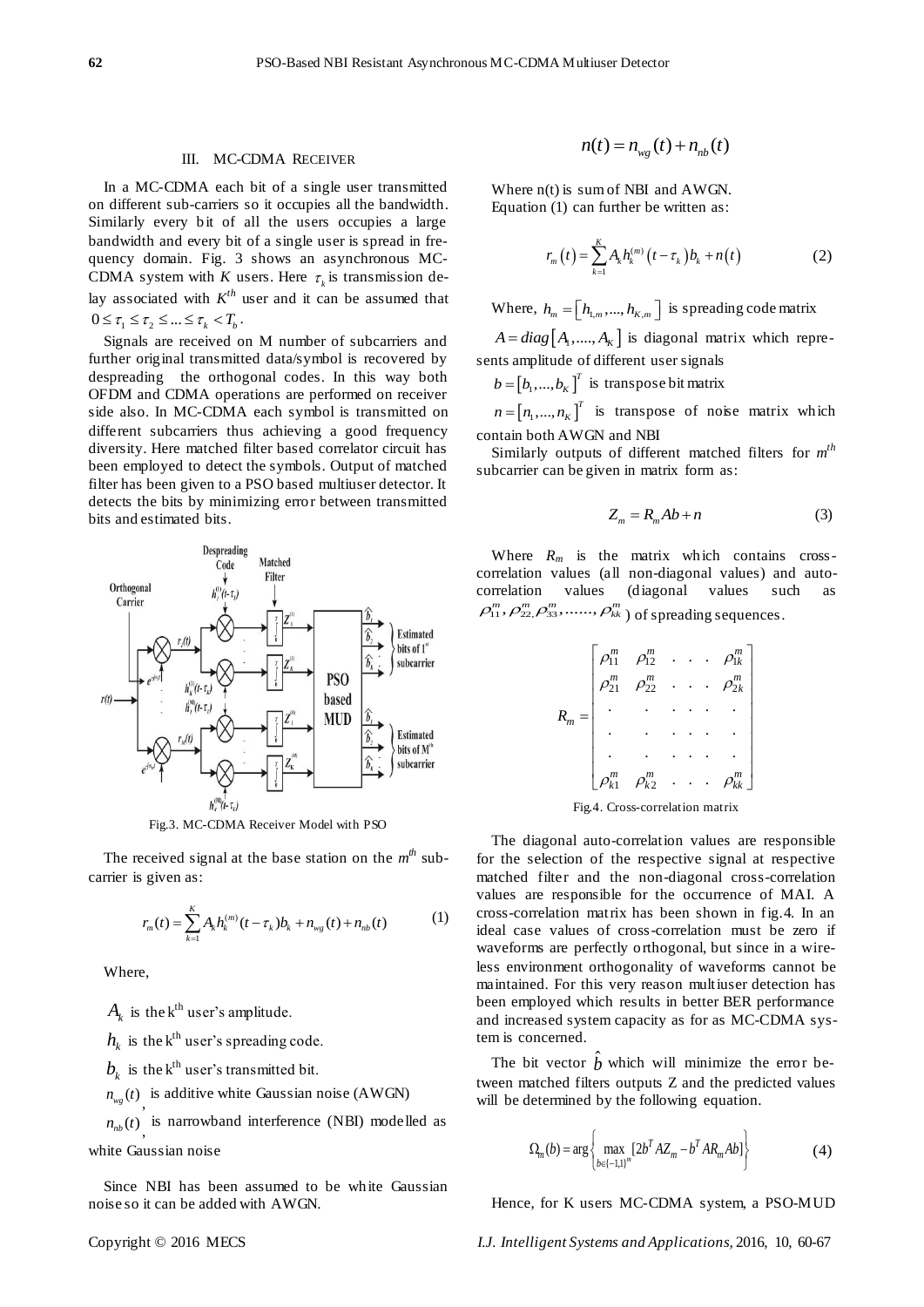detector choose a bit vector which will minimize the objective function of equation (4) according to maximum likelihood criterion (M-L detection).

## IV. PARTICLE SWARM OPTIMIZATION

PSO has many characteristics which make it different from other optimization techniques such as Genetic algorithm or evolutionary programming. A large number of particles constitute a swarm like structure where each particle moves with its own velocity and this velocity is updated with the constructive interaction with other particles in the swarm. So particles will move to better positions within search space with updated velocity and updated position. Two types of best location are recorded in the process i.e. pbest and gbest. Pbest signifies the best position achieved so far by the particle and gbest is referred to as the best position by any particle in the swarm.

The updating of the particle's position can be mathematically modelled according the following equation:

$$
V_i^k = wV_i^k + c_1 rand_1(...)x( pbest - s_i^k) + c_2 rand_2(...)x( gbest - s_i^k)
$$
\n(5)

Where

 $V_i^k$  : velocity of particle *i* at iteration *k*,

*w* : weighting function,

 $c_1$ : social constant (social parameter), normally taken as 2

2 *c* : cognitive constant(individual learning rate), normally taken as 2

rand : uniformly distributed random number between 0 and 1,

 $s_i^k$ : current position of particle *i* at iteration *k*,

*<sup>i</sup> pbest* : pbest of particle *i* ,

*gbest* : gbest of the group.

Where

$$
w = wMax - [(wMax - wMin)xiter] / max Iteration
$$
 (6)

It is assumed that for best results weight function *w* is linearly reduced from *wMax* (normally 0.9) to *wMin* (normally 0.4).

## *A. Proposed Algorithm Steps*

- Decide number of users and number of bits per user to run simulation.
- Decide the number of users to be corrupted by NBI.
- Generate gold codes signature sequences for all the users and calculate cross correlation matrix as per this input.
- For a given variance generate white Gaussian Noise.
- Generate NBI signals for the users to be corrupted.
- Add AWGN as well as NBI to transmitted signal. The received signal at the detector is represented by the equation 3.
- Calculate the BER between the received signal and the transmitted bits according to (4).
- Set the required parameters for particle swarm optimization (PSO) as given in Table 3 and initialize the PSO.
- Evaluate fitness function as in (4).
- Update velocity and position of the particles according to the (5).
- Update iteration.
- Stop when best solution is achieved.

## *B. Flow Chart*



Fig.5. PSO flow chart

#### V. SIMULATION AND RESULTS

To observe the effect of NBI on different user signals, we take 4 users with each user transmitting 10,000 bits through the channel. Here channel is assumed to be synchronous and free from white Gaussian noise. Perfect

Copyright © 2016 MECS *I.J. Intelligent Systems and Applications,* 2016, 10, 60-67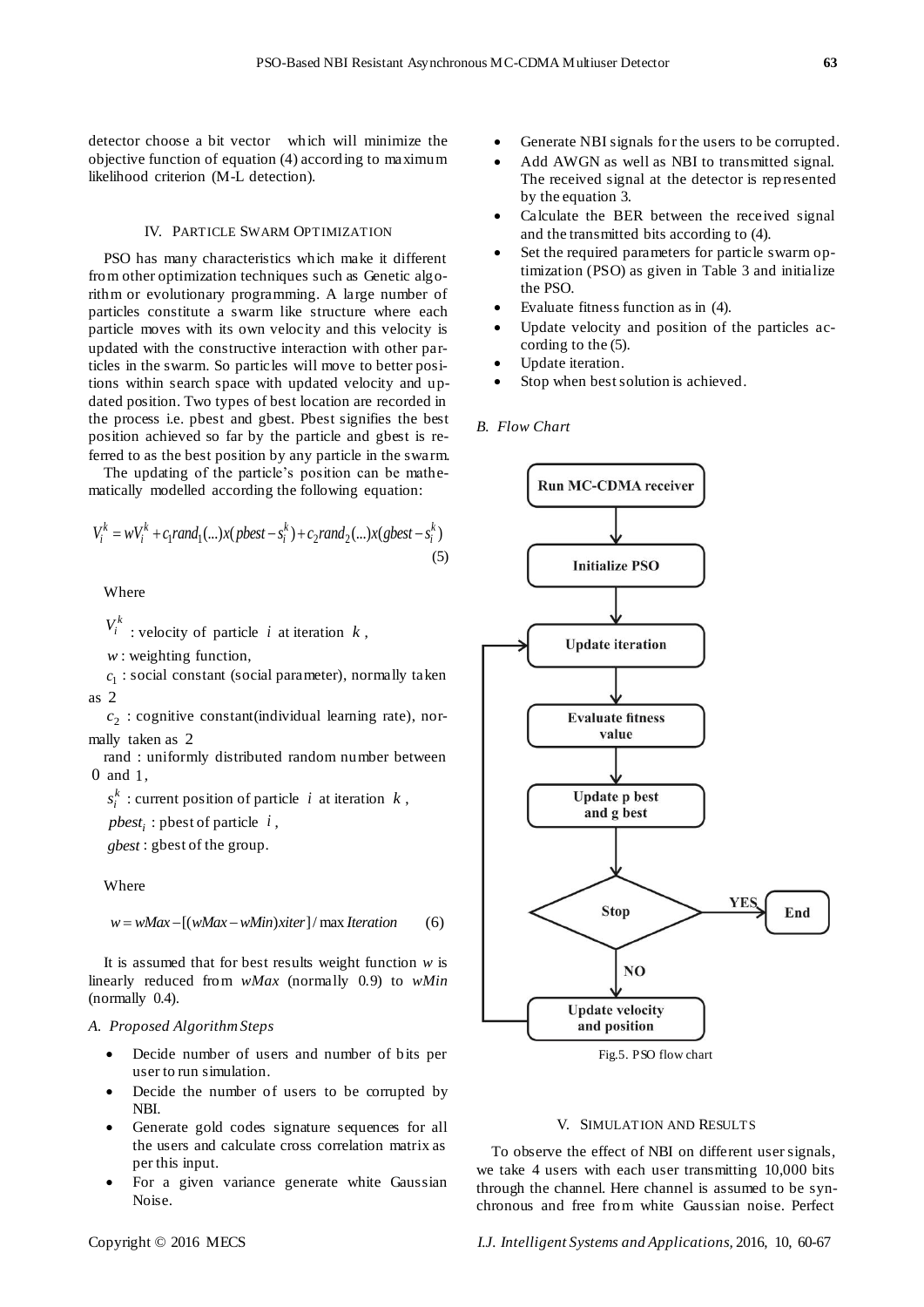subcarrier synchronization with no frequency offset is assumed. Objective here is to see the effect of NBI on the received signal.Table.1 shows a matrix where diagonal elements [1 1 1 1] represent the amplitude (autocorrelation) of 4 users signals and non-diagonal elements represents the cross-correlation values. This is an ideal case when channel is free from any type of interference. Now to see the effect of NBI, some of the subcarriers are corrupted by randomly generated NBI of variable intensity. Table 2 shows the amplitude matrix of 4 users corrupted by NBI. It can be clearly observed that amplitudes of users are affected by NBI and also non-diagonal elements become non-zero which indicates that signals are affected by MAI as well because signals no longer remain orthogonal after getting corrupted by NBI.

Table 1. Amplitude matrix of received composite signal without NBI (4 users)

Table 2. Amplitude matrix of received composite signal corrupted by NBI (4 users)

| 0.9551 | 0.0164 | 0.0071 | 0.0107 |
|--------|--------|--------|--------|
| 0.0263 | 0.9816 | 0.0073 | 0.0191 |
| 0.0278 | 0.0477 | 1.0058 | 0.0274 |
| 0.0107 | 0.0068 | 0.0136 | 0.9986 |



Fig.6. BER for Optimum Detector under the effect of NBI

Table. 2 shows the effect of NBI on multi-carrier signals..Now the proposed algorithm is tested for 16 users and 10000 bits were trans mitted for each user. Gold codes of length 31 are used for spreading sequence. Channel is assumed to be asynchronous and corrupted by AWGN. To incorporate the effect of multipath fading, channel is constructed as a Rayleigh frequency selective fading channel where each signal goes through independent fading process. QPSK modulation is used for transmission. Subcarriers are corrupted randomly by NBI of variable intensity. It is assumed that all the users are received with equal powers i.e. there is no Near-far effect. The simulation is performed for various values of signal to noise ratio to calculate BER every time. Fig.6 shows the BER performance of the optimum detector without any NBI and under the effect of NBI. It can be observed that BER is high under the effect of the NBI. So from this observation it has been proved that NBI affect the performance of MC-CDMA systems i.e. performance of MC-CDMA system degrades in the presence of NBI.

#### *A. Convergence of PSO*

Convergence properties of PSO have been analyzed extensively in [34-38] for some standard benchmark functions. It can be easily analyzed that PSO is competent and superior in performance as compared to GA. The reason for this performance is due to the fact that in PSO each individual particle interact freely with other part icles. In PSO selection, mutation and crossover operations are not performed like GA.



Fig.7. BER for Optimum Detector under the effect of NBI

Table 3. Control parameters of GA and PSO

| Genetic Algorithm (GA)  |      | <b>Particle Swarm Optimization</b><br>(PSO) |     |
|-------------------------|------|---------------------------------------------|-----|
| <b>Iterations</b>       | 100  | <b>Iterations</b>                           | 100 |
| <b>Selection rate</b>   | 0.5  | Velocity clamping<br>factor                 | 2   |
| <b>Mutation rate</b>    | 0.15 | Cognitive constant                          | 2   |
| Crossover frac-<br>tion | 0.8  | Social constant                             | 2   |
| Elitism count           | 2    | Minimum inertia<br>weight                   | 0.4 |
|                         |      | Maximuminertia<br>weight                    | 0.9 |

Here simulation is performed for 100 runs using objective function as in equation 8 and control parameters of both algorithms viz. PSO and GA are tuned accordingly. Table 3 shows the tuned parameters of both PSO and GA. It can be observed from the from Fig. 7 that PSO converges to a lower value than GA.

#### *B. BER Performance Evaluation*

Then the simulation is run for these same values of all the parameters using the proposed algorithm to optimize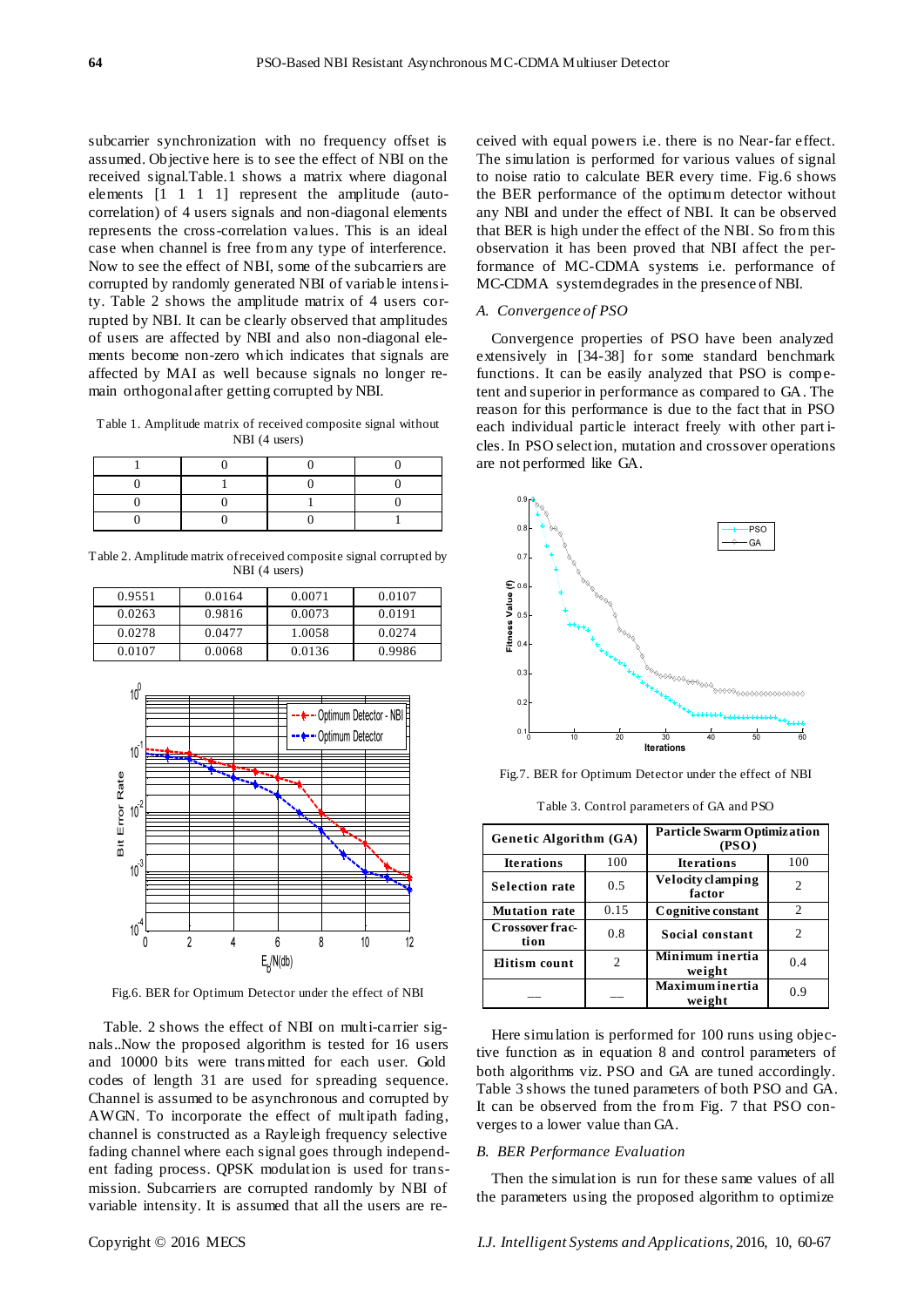the BER under the effect of NBI. The parameters mapping with PSO is that number of particles in the PSO was considered as the number of bits/users i.e. 10,000 for this case and number of qualities of the particles are considered as the total number of users i.e. 16 in this simulation results. Maximum iterations considered for the PSO was 100. It can be observed from Fig. 8 that the BER using the PSO under the effect of the NBI is reduced and is very close to the BER without any NBI. So it can be clearly analysed that PSO based MUD gives the near optimal detection. Moreover as shown in Fig. 9, PSO takes only around 30 iterations to converge so total number of iterations for all the users in case of QPSK modulation will be around  $4 \times 10 \times 30 = 1200$ , whereas in case of optimal detector number of iterations will be  $2^{4 \times 10}$ =1099511627776. Hence it can be easily analysed that PSO detector takes 99.99% lesser number of iterations as compared to optimal detector though it gives a near-optimal BER performance.



Fig.8. BER Performance



Fig.9. BER vs. No. of iterations

#### *C. System Capacity*

Fig. 10 below shows that with the increasing number of users BER of all the detectors increases. It can be observed from the fig. that BER of PSO based detector shows a downward trend when users are around 25. The reason for this performance is due to the fact that number of users has no role in the convergence of PSO. So it can be concluded that with PSO based detector system capacity increases.



Fig.10. BER for Optimum Detector under the effect of NBI

## VI. CONCLUSION

In this paper we proposed a new technique for suppressing the narrow band interference (NBI) by combining the optimum detector with Particle Swarm Optimization technique. It has been demonstrated that NBI can be mitigated without using filters and other circuitry. Our simulation results show that the proposed algorithm minimizes the BER under the effect of NBI and gives performance very near to the optimum detector without any NBI. Moreover computational complexity of PSO detector shows a reduction by 99.99% as compared to optimal detector. Different versions of PSO can be further e xplored to apply on MUD as a future work.

### **REFERENCES**

- [1] N. Yee, J. Linmartz, and G. Fettweis, "MulticarrierCDMA in indoor wireless radio Networks," 1993, "doi: 10.1007/BF03001330". Accessed 30 April 2015
- [2] S. Hara and R. Prasad, "Overview of multicarrier CDMA," IEEE Communications Magazine, vol. 35, pp. 126–133, Dec. 1997, "doi: [10.1109/35.642841"](http://dx.doi.org/10.1109/35.642841).
- [3] A. Caldwell and R. Anpalagan, "Meeting mobile's demands with multicarrier systems", IEEE potentials, vol. 24, no. 5, pp. 27-31, Dec. 2005, **"**doi: [10.1109/MP.2005.1594005"](http://dx.doi.org/10.1109/MP.2005.1594005).
- [4] E. A. Sourour and M. Nakagawa, "Performance orthogonal multicarrier CDMA in a multipath fading channel," IEEE transactions on communications, vol. 44, no. 3, pp. 356-367, May. 1996.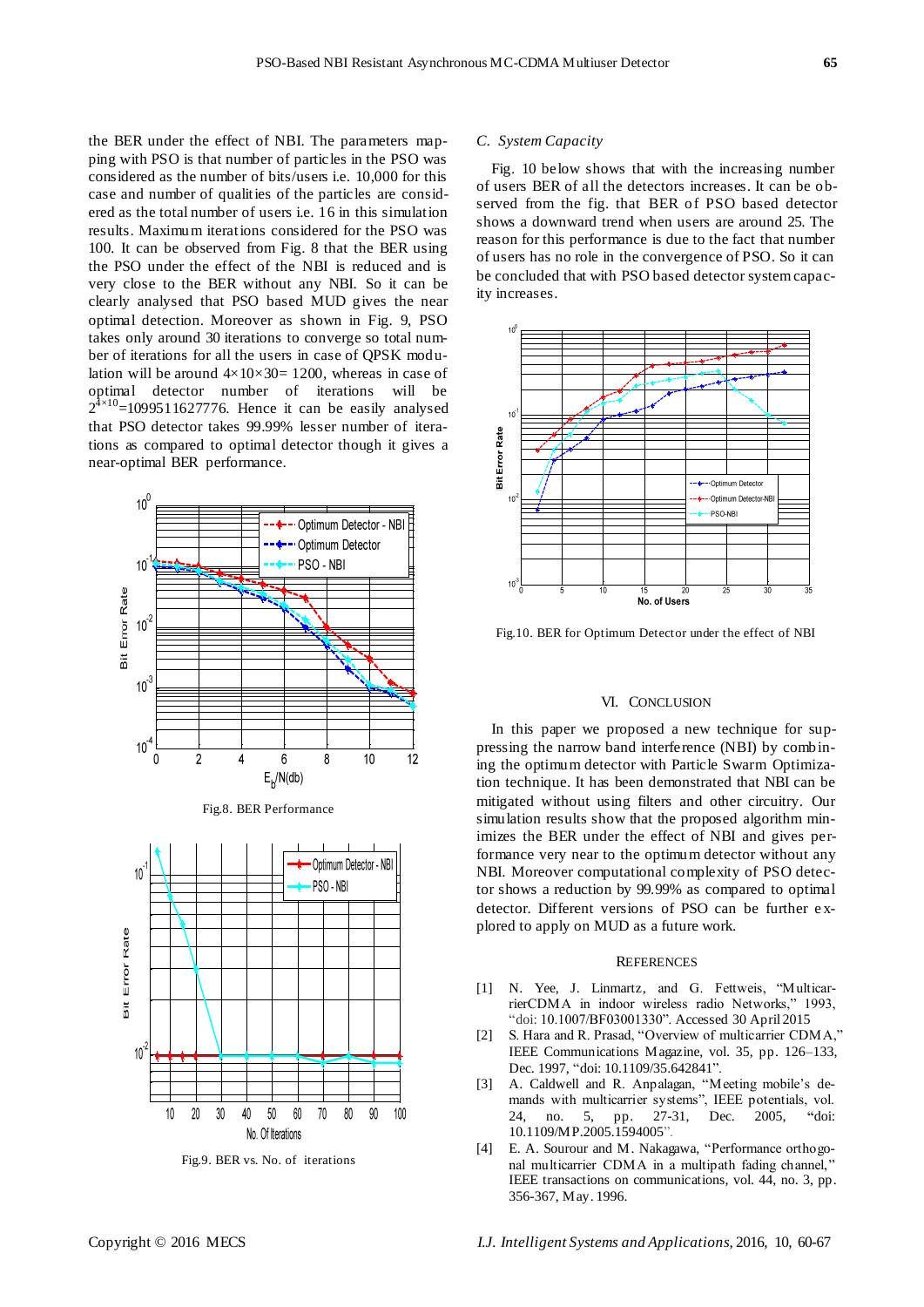- [5] R.Liu, E. Chester, and B. Sharif., "Performance of asynchronous multicarrier CDMA multiuser receiver over frequency selective multipath fading channels", *IEEE Electronics letters*, vol. 40, pp. 48-49, Jan 2004.
- [6] IIlesanmi B. Oluwafemi and Stanley H. Mneney, "Review of space-time coded orthogonal frequency division multiplexing systems for wireless communication", *IETE Technical Review*,Vol. 30, Issue5,pp 417-426, 2013, "doi:10.4103/0256-4602.123126".
- [7] Mustafa Ismael,Muntadher *et al.* "Radio resource management for green 3GPP long term evolution cellular networks:review and trade-offs", *IETE Technical Review*,Vol.30,no. 3,pp.257-269,2013."doi: 10.4103/0256- 4602.113526".
- [8] L. B. Milstein, "Interference rejection techniques in spread-spectrum communications", *Proc. IEEE*, vol. 76, no. 6, and pp.657-671 "do[i:10.1109/5.4455"](http://dx.doi.org/10.1109/5.4455).
- [9] R. L. Pickholtz, L. B. Milstein and D. L. Schilling, "Spread spectrum for mobile communications", *IEEE Transactions on Vehicular technology*, vol.40, no. 2,pp. 313-322 1991. "do[i:10.1109/25.289412"](http://dx.doi.org/10.1109/25.289412).
- [10] L.B. Milstein, "Interference suppression to aid acquisition in direct sequence spread spectrum communications", *IEEE Transactions on communications*, vol. 36, no. 11, pp.1200-1202, 1988.
- [11] L.B. Milstein and P.K. Das, "An Analysis of a real time transform domain filtering digital communication system Part 1: Narrowband interference rejection" ,*IEEE Transactions on Communications*, vol. 28, no. 6 ,pp 816-824, 1980.
- [12] S. Davidovici and E.G. Kanterakis, "Narrowband interference rejection using real time fourier transforms", *IEEE Transactions on Communications*, vol.37, no.7, pp.712-722, 1989, "do[i:10.1109/26. 3163"](http://dx.doi.org/10.1109/26.31163).
- [13] J. Ketchumand and J.G. Proakis, "Adaptive Algorithms for estimating and suppressing narrowband interference in PN spread spectrum system", *IEEE Transactions on Communications*, vol. 30, pp. 913-924, May 1982.
- [14] L. Li and L.B. Milstein, "Rejection of narrowband interference in PN spread spectrum signals using transversal filters", *IEEE Transactions on Communications*, vol. 30,pp 925-928,May 1982.
- [15] E Masry, "Closed form analytical results of narrowband interference in PN spread spectrum systems part 1: Linear prediction filters", *IEEE Transactions on Communications*, vol.32, pp.888-896, Aug.1984. "doi**:**  [10.1109/TCOM.1984.1096164"](http://dx.doi.org/10.1109/TCOM.1984.1096164).
- [16] R. IItios and L.B. Milstein, "Performance analysis of narrowband interference rejection techniques in DS spread spectrum systems", *IEEE Transactions on Communications*, vol., pp 1169-1177, Nov. 1984.
- [17] Y.C. Wang and L.B. Milstein, "Rejection of multiple narrowband interference in both bpsk and qpsk DS spread spectrum systems", *IEEE Transactions on Communications*, vol. 36, no. 2,pp 195-204, 1988, "doi**:**  [10.1109/26.2750"](http://dx.doi.org/10.1109/26.2750).
- [18] N. Varshney and R.C. Jain, "An adaptive notch filter for narrowband interference removal", *IEEE National Conference on Communication*, pp. 1-5, 2013.
- [19] H. Cheng and S.C. Chan, "Robust channel estimation and multiuser detection for MC-CDMA under narrowband interference", Journal of Signal Processing Systems", vol. 52, pp. 165-180, 2008.
- [20] G.J. Saulneir, "Suppression of narrowband jammers in spread spectrum receiver using transform domain adaptive filtering", IEEE Journal on Selected Areas in Communications, vol. 10, pp. 742-749, 1992.
- [21] Madhow and M. Honig, "MMSE interference suppression for CDMA", *IEEE Transactions on Communications*, vol. 42, pp. 3178-3188, 1994.
- [22] Lee and C. Lee, "Adaptive filters for suppressing irregular hostile jamming in direct sequence spread spectrum systems", IEEE Military Communication Conference: The promise and reality (MILCOM), pp. 118-122. 1987.
- [23] I. Bergel, E. Fishler and H. Messer, "Narrow-band interference mitigation in impluse radio", IEEE Transactions on Communications, vol. 53, pp. 1278-1282, 2005.
- [24] R.Vijayan and H.V. Poor, "Nonlinear techniques for interference suppression in spread spectrum systems", *IEEE Transactions on Communications*, vol. 38, pp 1060-1065, July 1991.
- [25] L. Garth, R. Vijayan and H.V. Poor, "A new approach to interference suppression in spread spectrum systems", *IEEE, Milcom Proceedings*, Nov. 1991.
- [26] L.A. Rusch and H.V. Poor, "Narrowband interference suppression in CDMA spread spectrum communications", *IEEE Transactions on Communications*, vol. 42, no.2, pp.1969-1979,Apr.1994.
- [27] F. M. Hsu and A. A. Giordano, "Digital whitening techniques for improving spread spectrum communications performance in the presence of narrowband jamming and interference", *IEEE Transactions on Communications*, vol. 26, pp. 209–216, Feb. 1978.
- [28] B. Widrow et al., "Adaptive noise canceling: Principles and applications", *Proc. IEEE*, vol. 63, no. 12, pp. 1692- 1716, Dec. 1975.
- [29] S. Verdu, *Multiuser Detection*, Cambridge UK, Cambridge Univ. Press, 1998. ISBN:0521593735
- [30] Alexandra Dual-Hallen, Jack Holtzman and Zoran Zvonar, "Multiuser Detection for CDMA systems" *IEEE personal communications*, 1995.
- [31] Zexian Li, Markku J. Juntti and MattiLatva-aho, "Genetic Algorithm based frequency domain multiuser detection for MC-CDMA systems", *IEEE, CWC*, 2005.
- [32] C. Ergun and K. Hacioglu, "Multiuser detection using a genetic algorithm in CDMA communications systems" Communications, *IEEE Transactions on Communications,* vol.48, no.8, pp.1374–1383. 2000.
- [33] C. Xu, Lie-Liang Yang and L.Hanzo, "Ant colony Based Multiuser Detection for MC-DS-CDMA systems", *IEEE, Vehicular Technology Conference (VTC), 2007*,"doi: [10.1109/tvt.2007.905617"](http://dx.doi.org/10.1109/TVT.2007.905617).
- [34] K. K. Soo, Y.M. Siu, W.S. Chan, L. Yang and R.S. Chen, "Particle-Swarm-Optimization based multiuser detection for CDMA communications", *IEEE Transactions on Vehicular Technology*, vol.56, no.5, pp. 3006-3013, Sept. 2007.
- [35] J. Kennedy and R.C. Eberhart, "*Swarm Intelligence* [M]", San Francisco, Morgan Kaufmann, 2001.
- [36] J. Kennedy and R. Eberhart, "Particle Swarm Optimization", *Proceedings of 1995 International Conference on Neural Networks*, pp. 1942-1948, 1995.
- [37] Kennedy, J.; Eberhart, R.C.; "A discrete binary version of the particle swarm algorithm" *1997 IEEE International Conference* on Computational Cybernetics and Simulation, vol. 5, pp. 4104-4108, Oct. 1997 "do[i:10.1109/ICSMC.1997.637339"](http://dx.doi.org/10.1109/ICSMC.1997.637339).
- [38] Shi, Y., Eberhart R., "A modified particle swarm optimizer" *Evolutionary Computation Proceedings*, 1998, "doi: [10.1109/ICEC.1998.699146"](http://dx.doi.org/10.1109/ICEC.1998.699146).
- [39] S. Singh and J. Kaur, "Temporal weather prediction using back propagation based Genetic Algorithm technique", I.J. Intelligent Systems and Applications, vol. 12, pp. 55-61, 2014.